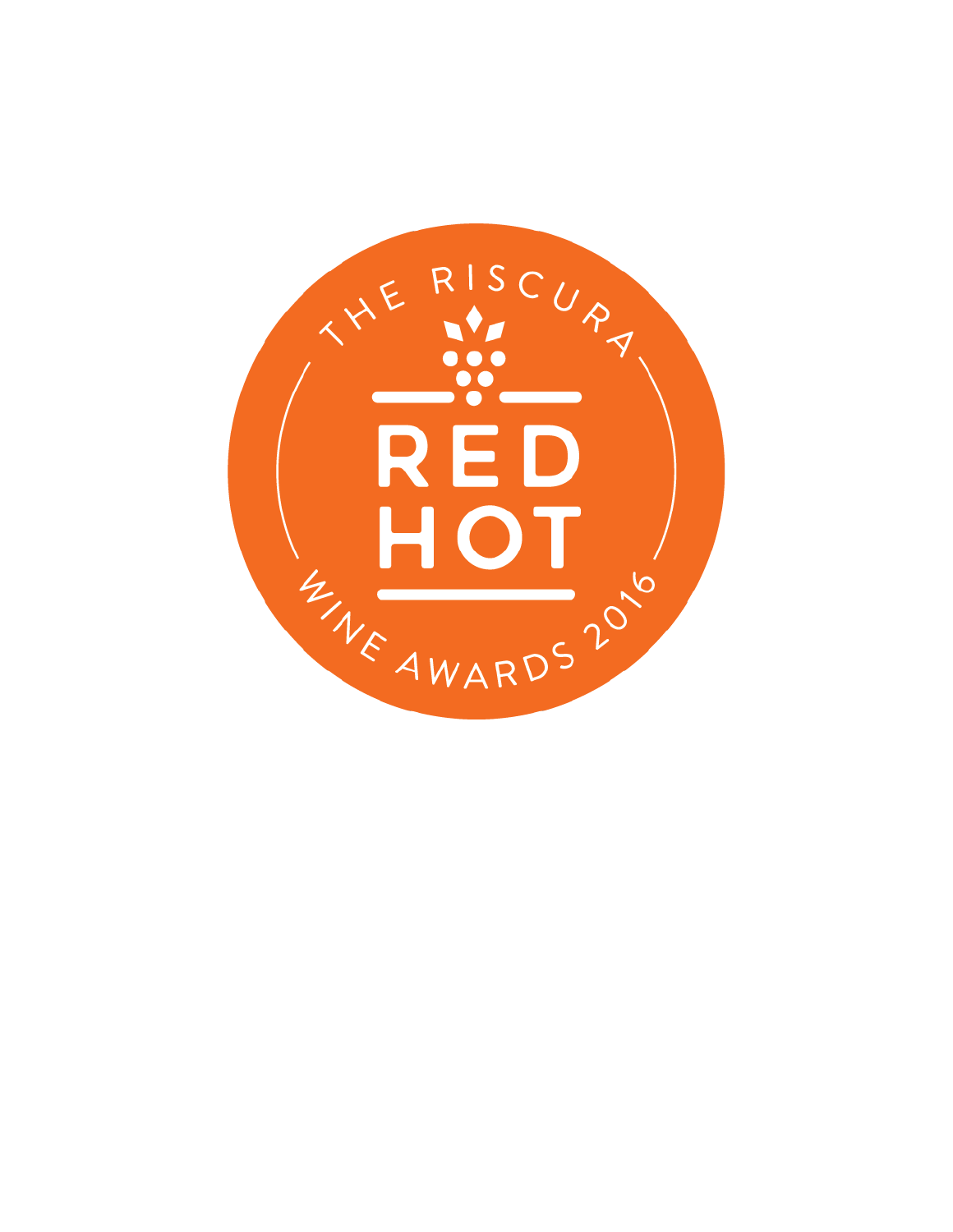#### **KEY FINDINGS**

Entries were down but quality was up – whereas last year's RisCura Red Hot Wine Awards attracted 85 entries from 64 producers, the average score being 85.3 points, this year there were 59 wines from 46 producers and the average score was 87.2.

There were 13 wines to be rated 90 or higher on the 100-point quality scale and of these, nine were from Stellenbosch, one from Constantia, one from Durbanville, one from Walker Bay (Hemel-en-Aarde Ridge) and one a multi-regional blend (Darling and Stellenbosch). The district of Stellenbosch may have become unfashionable among younger wine enthusiasts on account of it being perceived as both a bit dour and a bit haughty, once again the inherent quality of what's in the bottle can't be gainsaid.

What to make of the category based on this tasting? The average price of the 13 wines to rate 90-plus was R347.92 a bottle (ranging from R115 for the Dombeya Fenix 2011 to R1 050 for Mveme Raats MR de Compostella 2014) so there is no doubt that this remains a prestige category in the South African context.

It appeared to the panel that the fundamental issue with which producers are wrestling is how to combine power with freshness. Wines with super-concentrated fruit and less aggressive tannins are now considered the epitome of luxury drinking in many quarters (driven in part by US critic Robert Parker and his ilk) but these often come at the expense of complexity and a certain liveliness in the glass.

There was a dichotomy therefore between wines which were sweet/soft and those which were savoury/austere. In order to achieve the former, producers seemed to be inclined to pick ultra-ripe and a few of these wines appeared very rich and dense to the point of monolithic. With regards the latter, some appeared underdone – not so much "elegant" but light-weight and vegetal.

It has to be said that South Africa's top producers in this category now have a handle on generating wines showing fruit purity like never before. There are plenty of wines which are indeed very sexy on account of their luscious fruit, the fact that they involve blending arguably contributing to a more complete and less severe drinking experience than is the case with single-variety Cabernet Sauvignon.

What is perhaps a little worrying is how "international" many of the wines seem as a result. The panel tended to feel that the obsession with wines showing riper fruit with smoother tannins meant that "terroir" (for which read anything showing finesse and complexity) was being forgone. Any pyrazinerelated character is now marginal rather than pervasive and, in fact, a little "green-ness" is no bad thing – green pepper, mint and eucalyptus aren't desirable but herbs and fynbos certainly can be.

It would be unfortunate, however, if the impression was created that there are no classically styled wines to be found at all. Rather what we are seeing is two stylistic schools establishing themselves, which may be divergent but ultimately are equally valid and it is up to the individual consumer to decide what he or she prefers.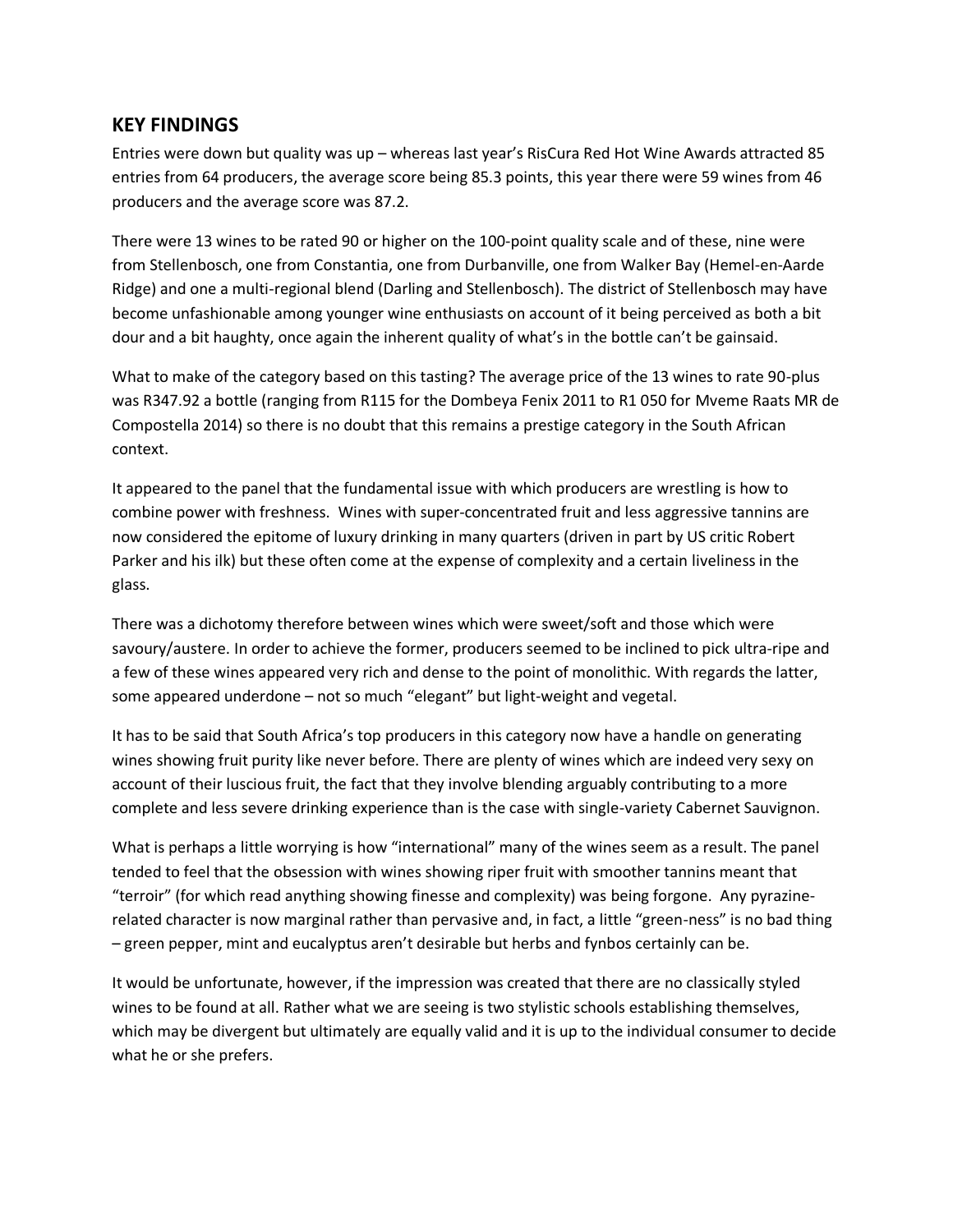## **JUDGING PROCEDURES**

59 entries were received from 46 producers for this year's competition. The judging panel was chaired by myself and further consisted of two trusted colleagues, namely Roland Peens and James Pietersen, both of Wine Cellar, a Cape Town firm which brokers and cellars fine wine. We tasted blind, scoring done according to the 100-point system.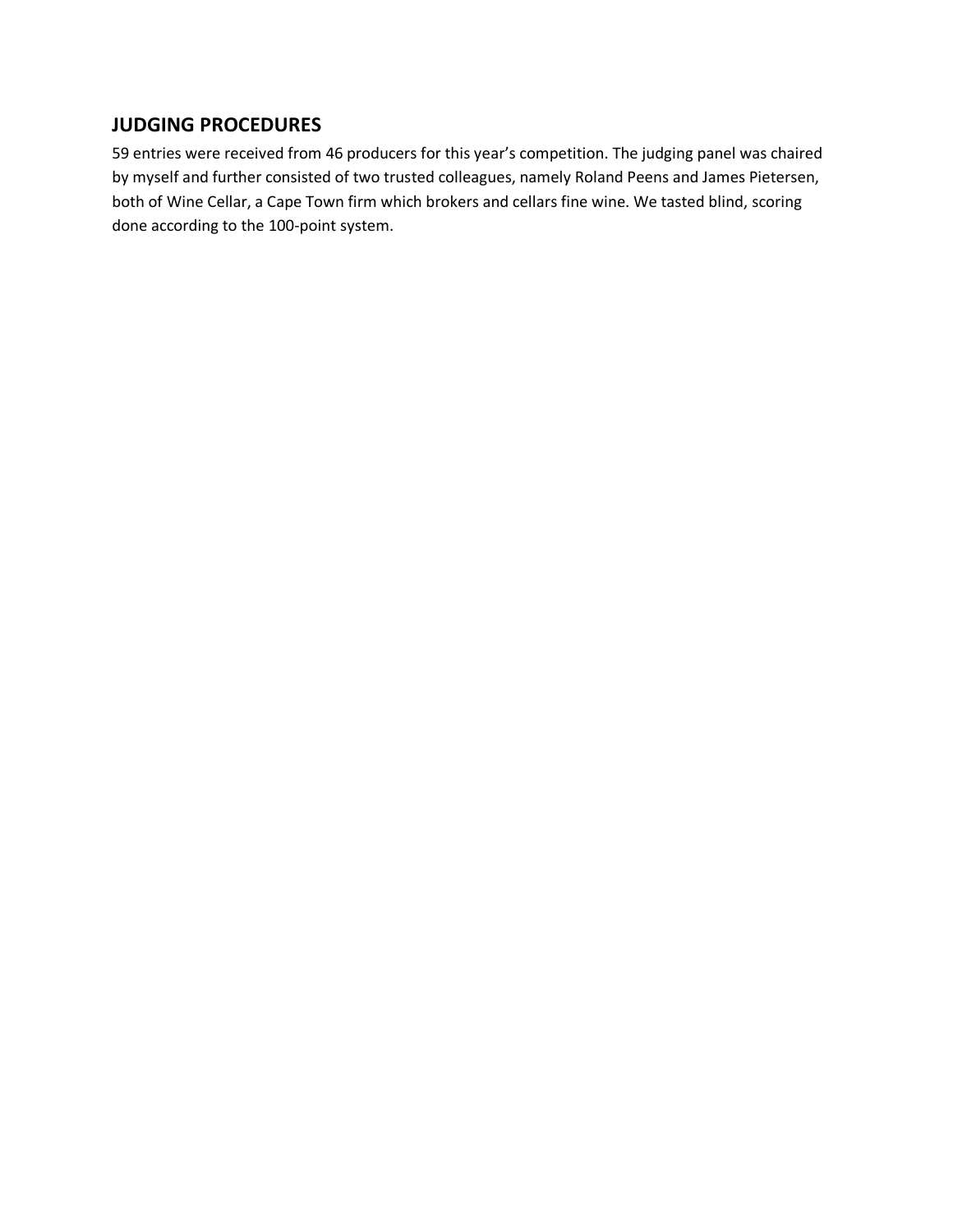# **TASTING NOTES**

#### **94**

Groot Constantia Gouverneurs Reserve Red 2013 Price: R327 Total production: 33 000 bottles Abv: 14.4%

32% Cabernet Sauvignon, 31% Merlot, 28% Cabernet franc and 9% Petit Verdot. Matured for 16 months in French oak, 80% new. Red and black fruit, fresh herbs, some maritime character, pencil shavings, vanilla and spice. Dense and full yet balanced on the palate – excellent fruit concentration, fresh acidity and firm but fine tannins. A very polished offering.

## **93**

Ernie Els Signature 2013 Price: R650 Total production: 18 000 bottles Abv: 14.75%

60% Cabernet Sauvignon, 25% Merlot, 5% Cabernet Franc, 5% Malbec, 5% Petit Verdot. Matured for 20 months in French oak, 70% new. Red and black fruit, floral perfume, vanilla and spice. A powerful, luxuriously-styled wine with luscious fruit, bright acidity and smooth tannins. Extraordinarily rich and dense but still balanced and savoury.

Mveme Raats MR de Compostella 2014 Price: R1 050 Total production: 7 200 bottles Abv: 14.5%

41% Cabernet Franc, 19% Cabernet Sauvignon, 17% Malbec, 14% Merlot and 9% Petit Verdot. Each variety matured separately for 12 months in barrel, the blended wine for another 12 months, a third each first-, second- and third-fill. A complex nose showing red and black fruit, some pleasant herbal character, oyster shell and spice. Excellent fruit purity, fresh acidity and fine tannins. Focused and taut, the finish exceptionally long and dry.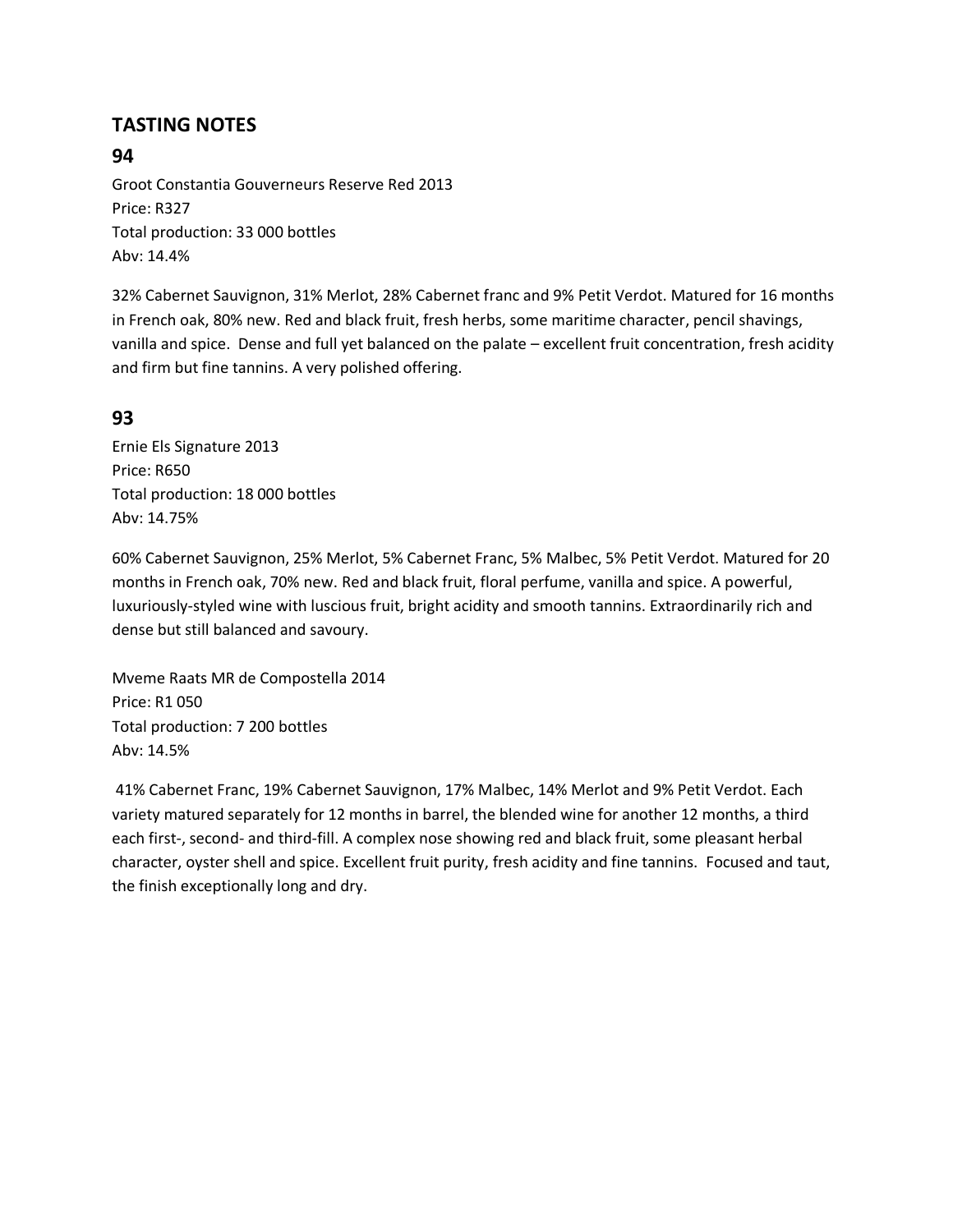#### **92**

Delaire Graff Botmaskop 2014 Price: R225 Total production: 60 000 bottles Abv: 14.7%

63% Cabernet Sauvignon, 17% Cabernet Franc, 10% Merlot, 8% Petit Verdot and 2% Malbec. Matured for 16 months in French oak, 50% new. Red and black fruit, fresh herbs, a definite floral note plus some attractive oak character. Excellent fruit expression, fresh acidity and fine tannins. Already quite approachable now but has the fruit weight to reward maturation.

Hartenberg The Mackenzie 2012 Price: R450 Total production: 3 814 bottles Abv: 14.65%

90% Cabernet Sauvignon, 8% Merlot and 2% Petit Verdot. Matured for 19 months in French oak, 100% new. Red and black fruit, a subtle leafy quality and a touch of vanilla. Full bodied but focused and rather stylish – good fruit expression, fresh acidity and fine tannins, the oak well judged. Super-long finish.

Spier Creative Block 5 2013 Price: R139 Total production: 81 000 bottles Abv: 14.7%

44% Cabernet Sauvignon, 38% Merlot, 8% Cabernet Franc, 7% Malbec 7% and 3% Petit Verdot (combination of Stellenbosch and Darling vineyards). Matured for 18 months in French oak, 60% new. Red, black and blue fruit plus attractive oak. Rich and ripe – plenty of sweet fruit but also good freshness and fine tannins. Dense and textured with a long, austere finish.

Vriesenhof Kallista 2010 Price: R240/750ml bottle and R500/1.5l bottle Total production: 12 244 750ml bottles and 1 208 1.5l bottles Abv: 14.18%

35% Cabernet Sauvignon, 33% Merlot, 24% Cabernet Franc and 8% Malbec. 24 months in French oak barrels and another 24 months in 4 000l vats. A complex nose of red and black fruit plus fynbos, oyster shell, earthiness and pencil shavings. Medium bodied with bright acidity and fine, spicy tannins – one for the classicists.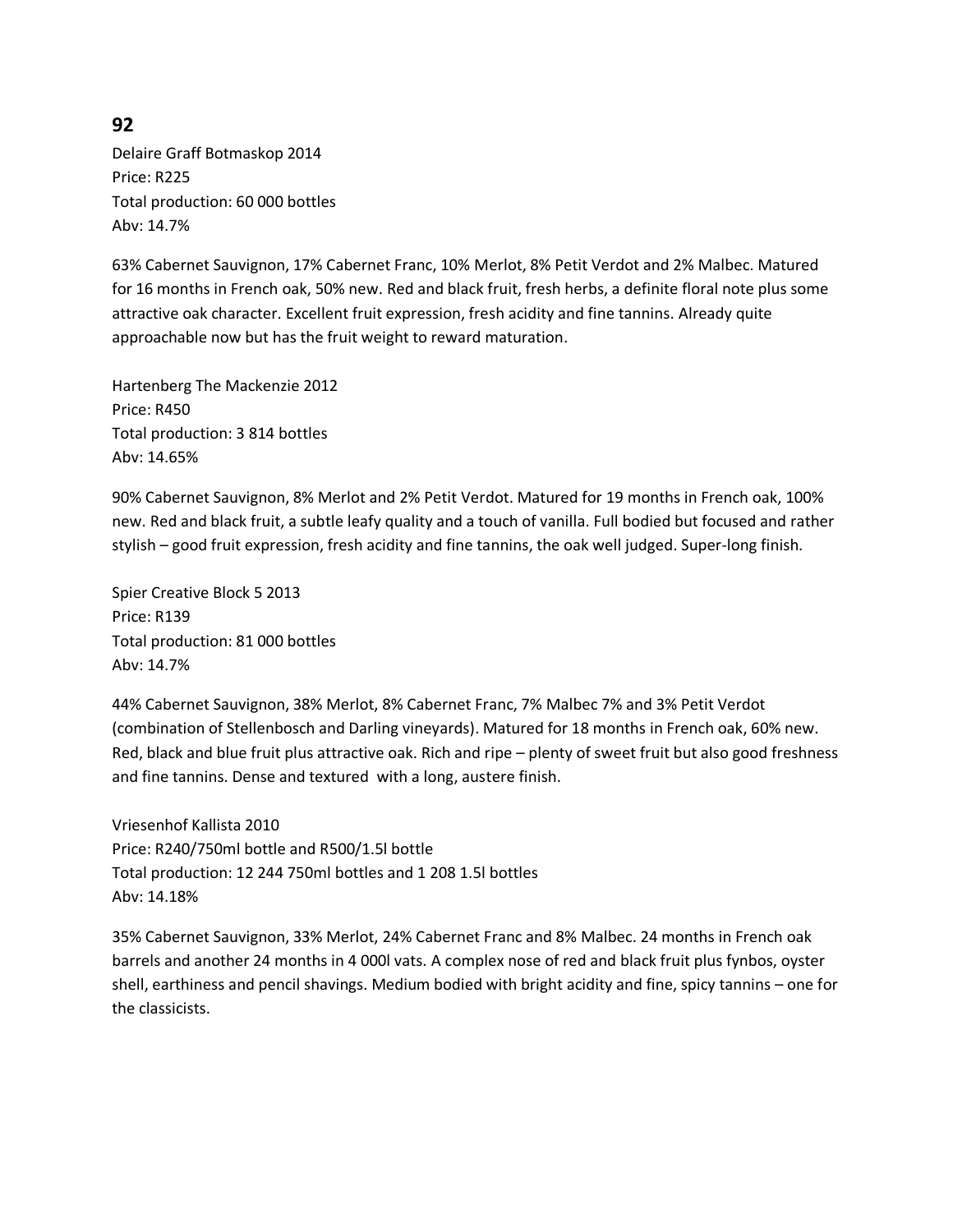#### **91**

Dombeya Fenix 2011 Price: R115 Total production: 6 000 bottles Abv: 14.36%

56% Cabernet Sauvignon, 37% Merlot and 7% Malbec. Matured for 12 months in mainly older French oak. A brooding nose showing dark fruit, some leafiness, tar and earth. Dense and full bodied with firm tannins but not without freshness. Old school but pleasingly so.

Eikendal Classique 2014 Price: Not yet released. Total production: 15 000 bottles Abv: 14.5%

50% Merlot, 33% Cabernet Sauvignon, 13% Cabernet Franc and 4% Petit Verdot. A different oaking regime for each component, maturation lasting between 16 and 18 months. Red and black berries, violets and a little graphite. Sweet fruit upfront offset by fresh acidity, the tannins firm but fine. Great poise and length.

Uva Mira O.T.V. 2014 Price: R600 Total production: 1 576 bottles Abv: 14.5%

60% Cabernet Franc, 40% Cabernet Sauvignon, the former matured for 17 months, the latter for 18 months in French oak, 100% new. Black and blue berries plus an attractive cigar-box note. Rich and full bodied with plenty of sweet, ripe fruit, fresh acidity and firm tannins. Dead sexy.

#### **90**

Creation Merlot Cabernet Sauvignon Petit Verdot 2014 Price: R175 Total production: 5 600 bottles Abv: 14.5%

53% Merlot, 31% Cabernet Sauvignon and 16% Petit Verdot. Matured for 18 months in French oak, 31% new. Red fruit, some herbal character and attractive oak-derived character on the nose. Medium bodied with fresh acidity and fine tannins, the finish gently savoury. Possesses real detail.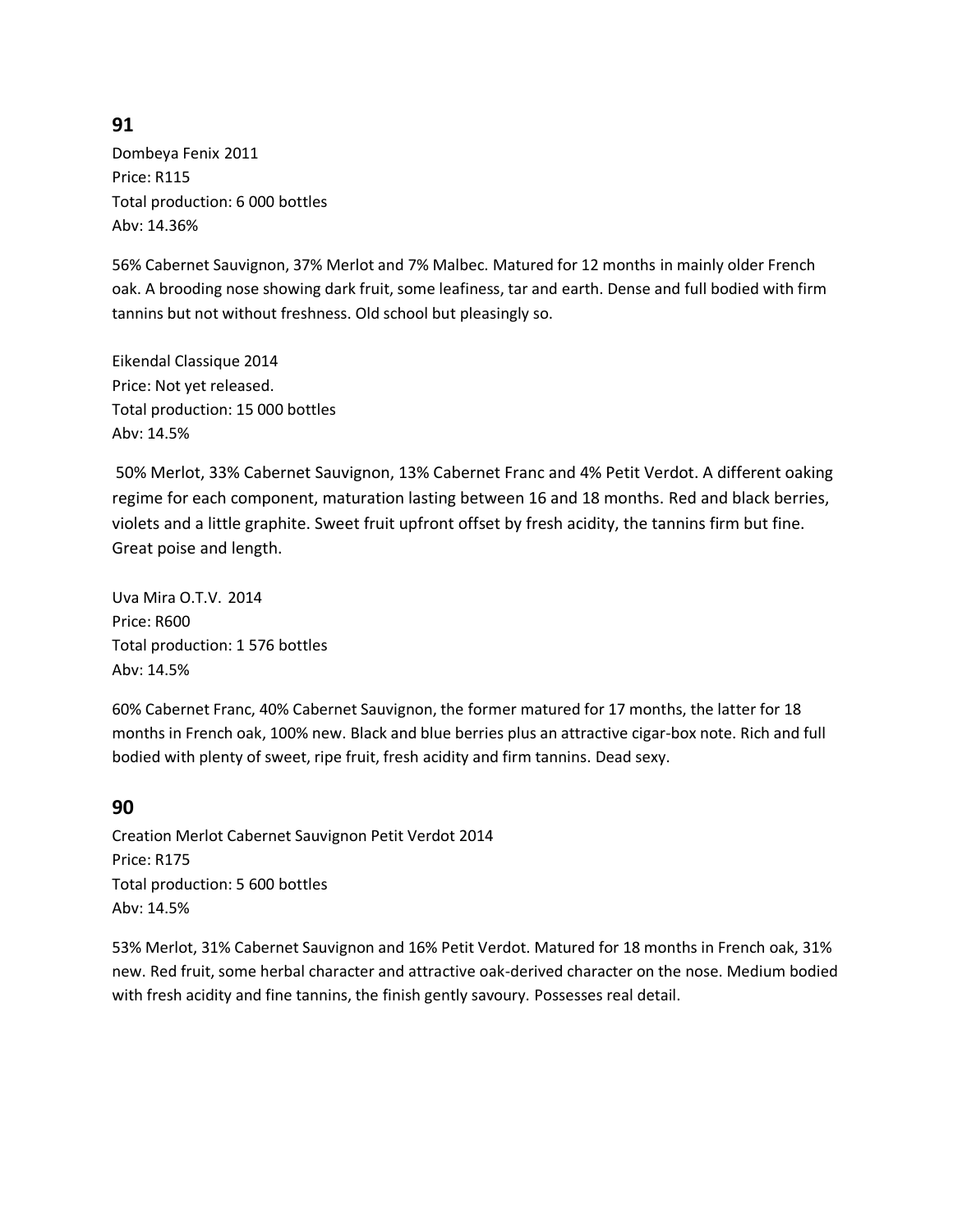#### **90**

Diemersdal Private Collection 2014 Price: R132 Total production: 48 000 bottles Abv: 14.46%

59% Cabernet Sauvignon, 32% Merlot, 6% Petit Verdot, 2% Malbec and 1% Cabernet Franc. Matured for 18 months in French oak, 20% new. Very fragrant on the nose with top notes of violets and fynbos before red berries and a touch of vanilla. Medium bodied with lively acidity and fine tannins. Flavourful without being weighty, this wine stands out for its prettiness.

Rustenberg John X Merriman 2013 Price: R170 Total production: 138 500 bottles Abv: 14.5%

52% Merlot, 38% Cabernet Sauvignon, 5% Malbec, 4% Cabernet Franc and 1% Petit Verdot. Matured for 20 months in French oak, 35% new. A little reduction on the nose but also red and black fruit. Rich and full but balanced – pure fruit, bright acidity and smooth tannins.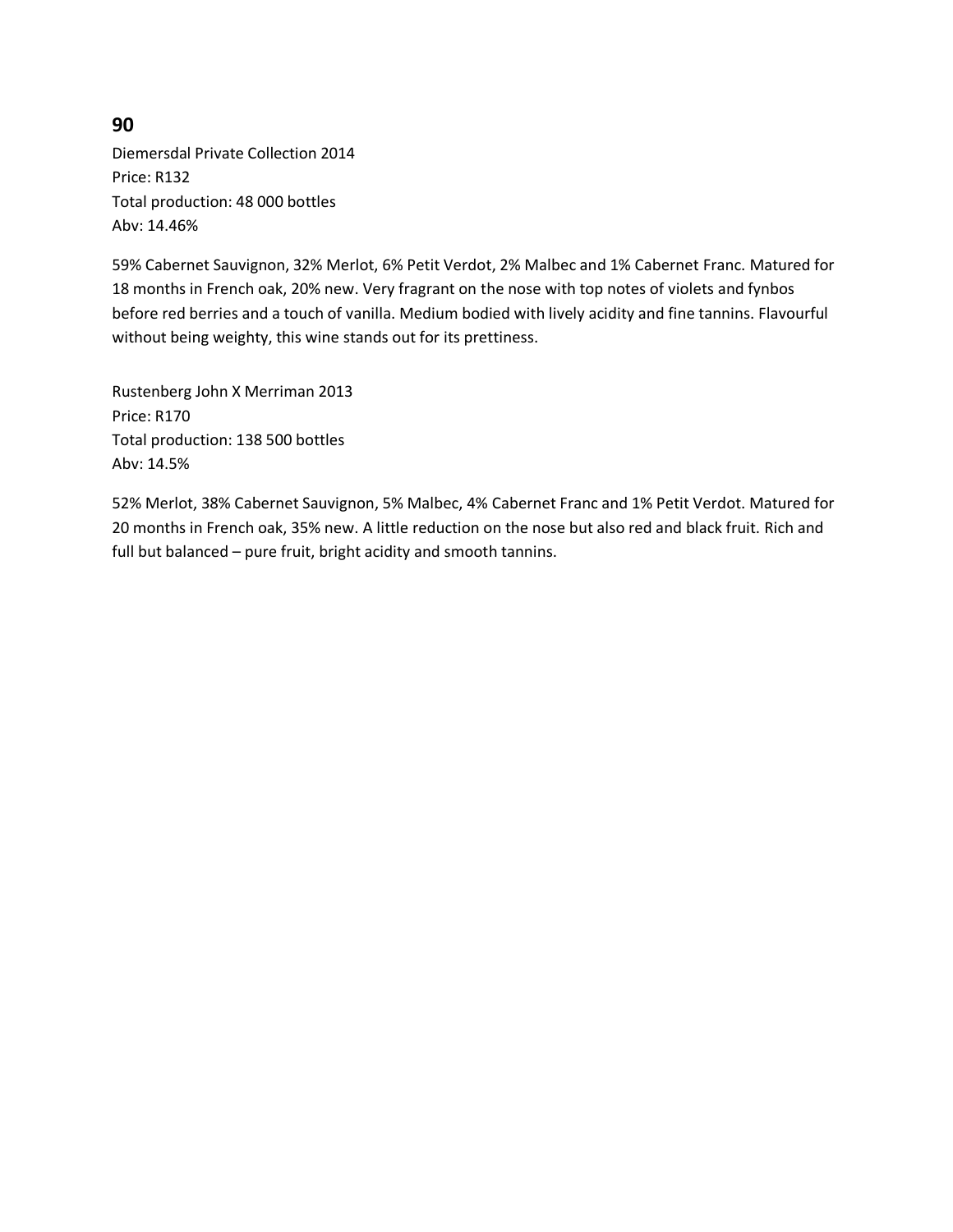# **COMPLETE SCORES A – Z**

| <b>Name</b>                                          | <b>Wine of Origin</b> | <b>Score</b> |
|------------------------------------------------------|-----------------------|--------------|
| Allee Bleue Cabernet Sauvignon Merlot 2013           | Banghoek              | 84           |
| Allee Bleue L'Amour Toujours 2012                    | Banghoek              | 87           |
| Bartinney Élevage 2010                               | Stellenbosch          | 84           |
| <b>Beaumont Ariane 2014</b>                          | <b>Bot River</b>      | 83           |
| Buitenverwachting Christine 2011                     | Constantia            | 87           |
| Constantia Glen Three 2013                           | Constantia            | 84           |
| Creation Merlot Cabernet Sauvignon Petit Verdot 2014 | <b>Walker Bay</b>     | 90           |
| Delaire Graff Botmaskop 2014                         | Stellenbosch          | 92           |
| Deux Frères Liberté 2012                             | Stellenbosch          | 86           |
| Diemersdal M.M. Louw 2014                            | Durbanville           | 86           |
| Diemersdal Private Collection 2011                   | Durbanville           | 87           |
| <b>Diemersdal Private Collection 2013</b>            | Durbanville           | 87           |
| Diemersdal Private Collection 2014                   | Durbanville           | 90           |
| Dombeya Fenix 2011                                   | Stellenbosch          | 91           |
| Eikendal Classique 2014                              | Stellenbosch          | 91           |
| Ernie Els Signature 2012                             | Stellenbosch          | 89           |
| Ernie Els Signature 2013                             | Stellenbosch          | 93           |
| Ernie Els Meritage Reserve 2014                      | Stellenbosch          | 85           |
| Gabriëlskloof Five Arches 2012                       | <b>Bot River</b>      | 85           |
| Gabriëlskloof The Blend 2013                         | <b>Bot River</b>      | 87           |
| Glen Carlou Grand Classique 2012                     | Paarl                 | 86           |
| Groot Constantia Gouverneurs Reserve Red 2013        | Constantia            | 94           |
| Hartenberg The Mackenzie 2012                        | Stellenbosch          | 92           |
| Holden Manz Big G 2012                               | Franschhoek           | 85           |
| Idiom Cabernet Sauvignon Merlot Petit Verdot 2010    | Stellenbosch          | 84           |
| <b>Idiom 2012</b>                                    | Stellenbosch          | 87           |
| Jordan Cobblers Hill 2013                            | Stellenbosch          | 88           |
| Kaapzicht Bin 3 2013                                 | Stellenbosch          | 86           |
| Kaapzicht Steytler Pentagon 2012                     | Stellenbosch          | 85           |
| La Bri Affinity 2013                                 | Franschhoek           | 87           |
| Laibach Fredrich Laibach 2014                        | Simonsberg-           | 88           |
|                                                      | Stellenbosch          |              |
| Laibach The Ladybird 2014                            |                       | 84           |
| La Vierge Nymphomane 2014                            | Cape South            | 87           |
|                                                      | Coast                 |              |
| Longridge Eliptika 2013                              | Stellenbosch          | 87           |
| Marianne Desirade 2012                               | Simonsberg-           | 87           |
|                                                      | Paarl                 |              |
| Marianne Desirade 2013                               | Simonsberg-           | 82           |
|                                                      | Paarl                 |              |
| Marvelous Blue 2014                                  | Western Cape          | 87           |
| Morgenster 2012                                      | Stellenbosch          | 88           |
| Mulderbosch Faithful Hound 2014                      | <b>Western Cape</b>   | 88           |